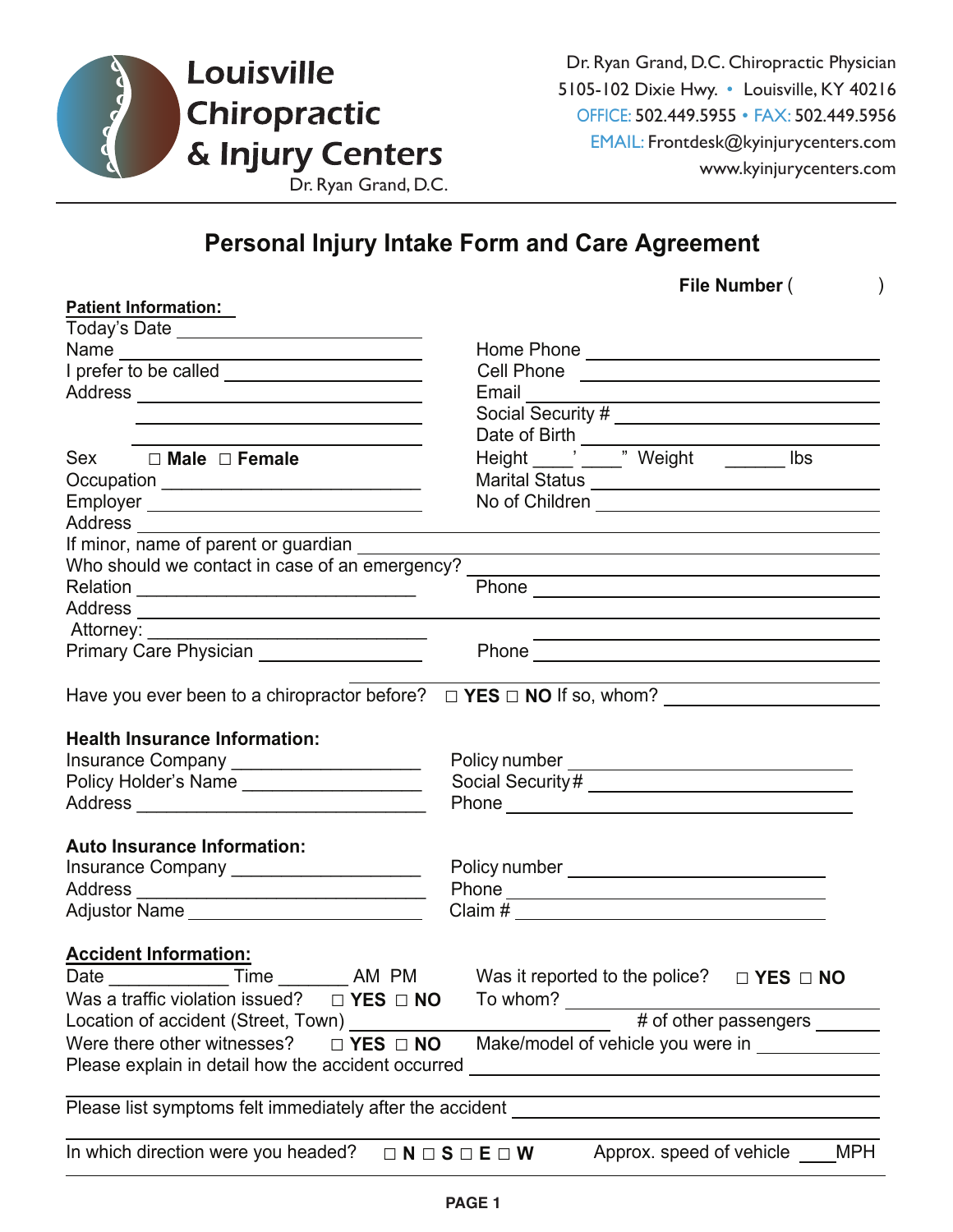

|                                                                 | Did the impact to your vehicle come from the: $\Box$ FRONT $\Box$ REAR $\Box$ RIGHT $\Box$ LEFT $\Box$ OTHER |                                |                |
|-----------------------------------------------------------------|--------------------------------------------------------------------------------------------------------------|--------------------------------|----------------|
|                                                                 | During impact, were you facing:  □ RIGHT □ LEFT □ FORWARD                                                    |                                |                |
|                                                                 | Were you $\Box$ <b>AWARE</b> or $\Box$ <b>SURPRISED</b> by the impact?                                       |                                |                |
|                                                                 | Were you the $\Box$ DRIVER $\Box$ FRONT SEAT PASSENGER $\Box$ BACK SEAT PASSENGER?                           |                                |                |
|                                                                 | Were you wearing a seat belt? $\Box$ SHOULDER HARNESS $\Box$ LAP HARNESS                                     |                                |                |
|                                                                 | Was the vehicle equipped with air bags? $\Box$ YES $\Box$ NO Did they inflate? $\Box$ YES $\Box$ NO          |                                |                |
|                                                                 | Were your brakes? $\Box$ applied $\Box$ partially applied Hands on wheel? $\Box$ BOTH hands $\Box$ ONE hand  |                                |                |
|                                                                 |                                                                                                              |                                |                |
|                                                                 |                                                                                                              |                                |                |
|                                                                 |                                                                                                              |                                |                |
|                                                                 | Did the accident render you unconscious? $\Box$ YES $\Box$ NO If yes, for how long?                          |                                |                |
|                                                                 |                                                                                                              |                                |                |
| <b>Post-Injury Information:</b>                                 |                                                                                                              |                                |                |
|                                                                 |                                                                                                              |                                |                |
|                                                                 | When did you go? $\Box$ IMMEDIATELY $\Box$ NEXT DAY $\Box$ 2 DAYS PLUS                                       |                                |                |
|                                                                 | How did you get there? $\Box$ AMBULANCE $\Box$ PRIVATE TRANSPORTATION                                        |                                |                |
|                                                                 |                                                                                                              |                                |                |
| Was he/she a: $\Box$ D.C. $\Box$ M.D. $\Box$ D.O. $\Box$ D.D.S. |                                                                                                              |                                |                |
|                                                                 | Please describe any treatment you received ______                                                            |                                |                |
|                                                                 | Were X-Rays done? $\Box$ YES $\Box$ NO An MRI? $\Box$ YES $\Box$ NO CAT scan? $\Box$ YES $\Box$ NO           |                                |                |
|                                                                 | Was medication prescribed? $\Box$ <b>YES</b> $\Box$ <b>NO</b> If yes, what?                                  |                                |                |
|                                                                 |                                                                                                              |                                |                |
|                                                                 | Are your work activities restricted as a result of your injury? $\Box$ YES $\Box$ NO                         |                                |                |
|                                                                 | Indicate the symptoms that are a result of this accident:                                                    |                                |                |
|                                                                 |                                                                                                              |                                |                |
|                                                                 | □DIZZINESS     □DIFFICULTY SLEEPING   □JAW PROBLEMS                                                          |                                | <b>ONAUSEA</b> |
|                                                                 | □MEMORY LOSS □ △RM/SHOULDER PAIN □ IRRITABILITY □ BACK PAIN                                                  |                                |                |
|                                                                 | □HEADACHE(S)   □NUMB HANDS/FINGERS □FATIGUE                                                                  |                                | □LOW BACK PAIN |
| □BLURRED VISION □TENSION                                        |                                                                                                              | □ CHEST PAIN □ BACK STIFFNESS  |                |
|                                                                 |                                                                                                              |                                |                |
|                                                                 | $\square$ EARS RINGING $\square$ NECK STIFF                                                                  | □STOMACH UPSET □NUMB FEET/TOES |                |
| <b>OTHER</b>                                                    |                                                                                                              |                                |                |
|                                                                 | Did you ever experience similar symptoms prior to the accident?                                              | $\Box$ YES                     | $\square$ NO   |
|                                                                 | Has your condition $\Box$ IMPROVED $\Box$ WORSENED or $\Box$ STAYED SAME since the accident?                 |                                |                |
|                                                                 | Is your condition affecting your $\Box$ WORK $\Box$ SLEEP or $\Box$ DAILY ROUTINE? Please explain            |                                |                |
|                                                                 |                                                                                                              |                                |                |
|                                                                 | Please indicate your degree of difficulty (on a scale of 1-10, with 1 being comfortable, 5 being             |                                |                |
|                                                                 | uncomfortable, and 10 being painful) in performing the following activities: overall daily function _/10     |                                |                |
| Lying on Back                                                   | Lying on Side                                                                                                | Lying on stomach ___Sitting    |                |
| Standing                                                        | Stretching                                                                                                   | Lovemaking                     | Walking        |
| <b>Running</b>                                                  | Sports                                                                                                       | Working                        | Lifting        |
| <b>Bending</b>                                                  | Kneeling                                                                                                     | Pulling                        | Reaching       |
| How many hours are in your normal workday?                      |                                                                                                              |                                |                |

**PAGE 2** *LWPM Form*